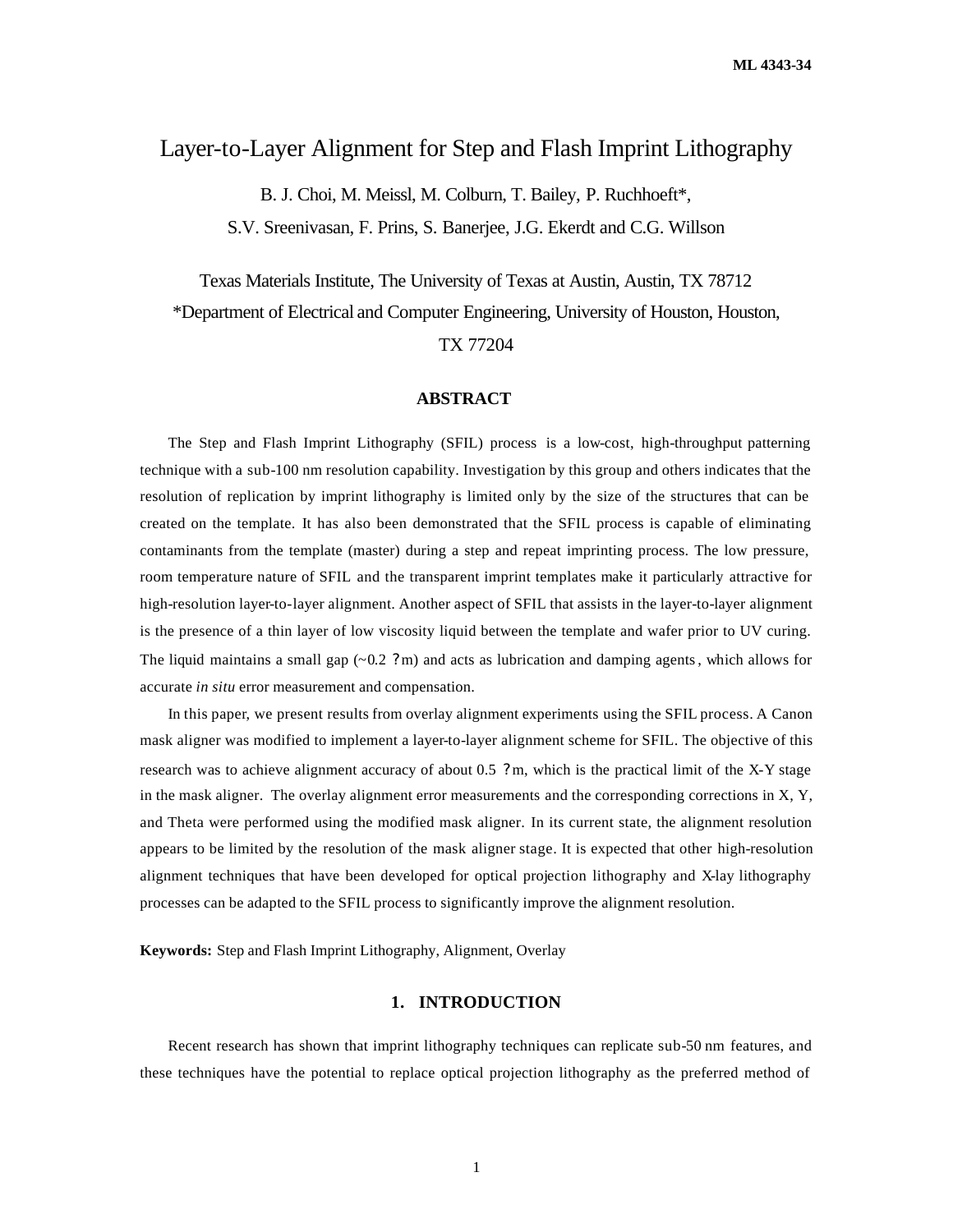patterning for semiconductor manufacturing in the sub-100 nm regime [1-3]. Several imprint lithography processes have been introduced during the 1990s [1-3]. However, most of them have limitations that preclude them from being a practical substitute for optical projection lithography because of distortions caused by the high temperature and high pressure demanded by their processes or the use of flexible templates. It is expected that these distortions will lead to major practical challenges during layer-to-layer alignment. Such problems do not exist for Step and Flash Imprint Lithography (SFIL) since the patterning is performed using low viscosity UV curable materials [4]. Therefore, overlay alignment is expected to be simpler for SFIL as compared to other imprint processes.

The SFIL process steps are shown in Figure 1. An organic transfer layer is spin-coated on a silicon substrate. A low viscosity, photopolymerizable, organosilicon solution is dispensed on the wafer in the area to be imprinted. A surface-treated, transparent temp late bearing patterned relief structures is aligned over the coated silicon substrate. The template is lowered against the substrate, thereby displacing the etch barrier to fill the imprint field and trap the photopolymerizable liquid in the template relief structures. Irradiating with ultraviolet light through the backside of the template cures the photopolymer. The template is then separated from the substrate leaving an organosilicon relief image on the surface of the coated substrate that is a replica of the template pattern. A short halogen etch is used to break through the undisplaced etch barrier material, called the "base layer", exposing the underlying transfer layer. Oxygen RIE is used to amplify the aspect ratio of the imprinted image. The process is simple in concept, but every step in the process presents interesting challenges in engineering and materials science.

Overlay errors for lithography processes can include X, Y, and Theta placement errors, magnification



**Figure 1.** The Step and Flash Imprint Lithography (SFIL) process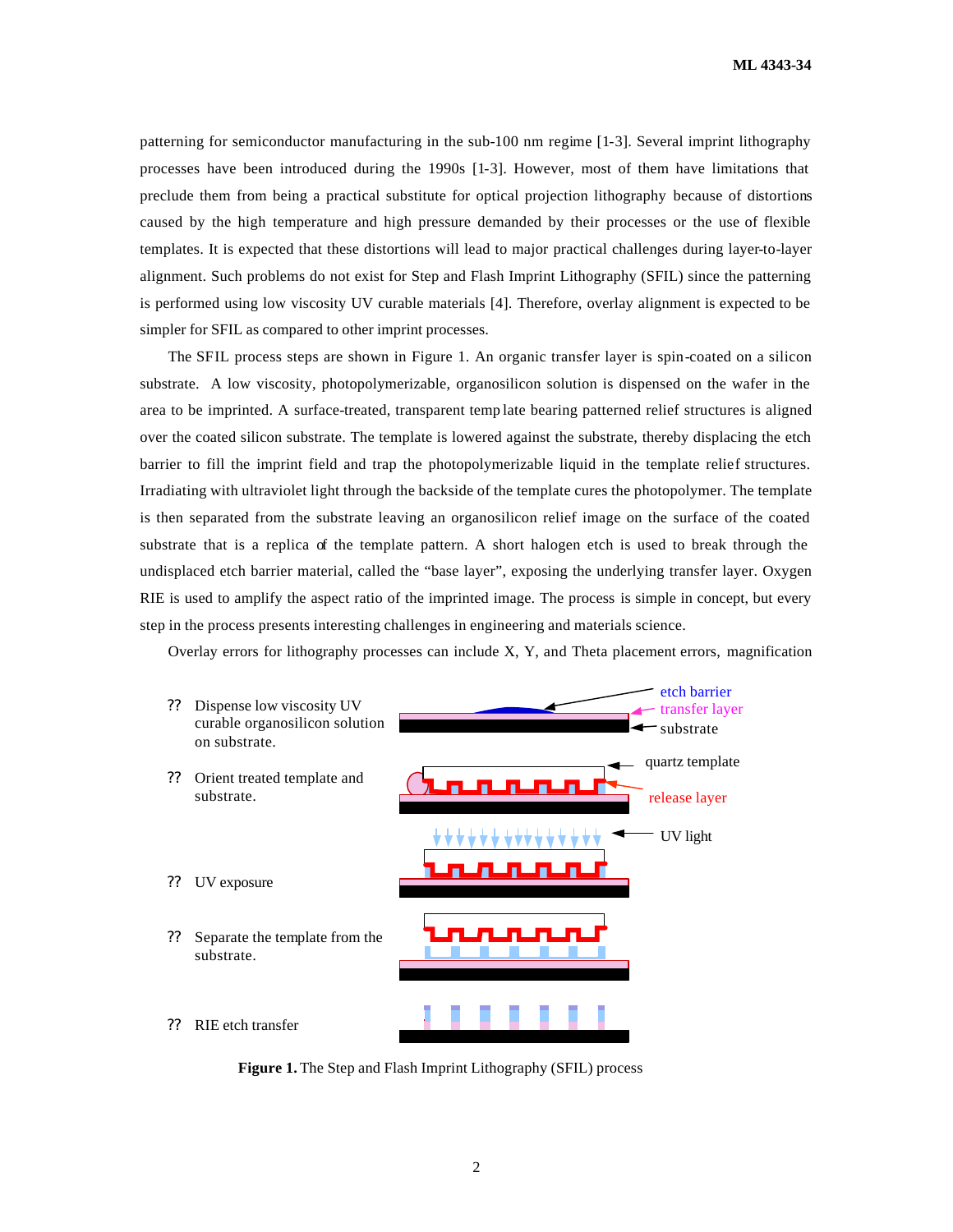error, and mask distortion errors. In this work, overlay correction for the X, Y, and Theta placement errors is investigated. Since SFIL is a room-temperature and low pressure process, it is less likely to be susceptible to distortions of the template and wafer. Further, templates are made of relatively thick quartz plates, which have no significant pattern dependent template distortions. This is an advantage as compared to NGL processes that employ membrane masks such as X-ray lithography. Further, unlike photo masks used in optical lithography, the entire area of the SFIL template is transparent to the exposing light, which results in no thermal gradients in the template.

Another unique aspect of SFIL is the fact that fine?*?* and *?* orientations (see Figure 2) may need to be performed more frequently than in other lithography processes if surface variations exist on the substrate. Other processes are less sensitive to small surface variations and hence typically need only one orientation alignment (one-time *?* and *?* alignment for the entire wafer). If orientation alignments are coupled



with the X-Y positioning of the template and substrate, field-to-field placement error compensations are necessary. An orientation stage that can perform orientation alignment without inducing lateral errors was presented in [6].

In this research, an existing Canon 501 mask aligner has been adapted with appropriate modifications to implement a multi-layer SFIL process. The overlay alignment error measurements; corresponding corrections in X, Y, and Theta; and UV exposure were performed using this modified mask aligner. Zhang and Chou have presented results of overlay alignment using high temperature and pressure imprints [8]. They performed alignment and patterning steps using a mask aligner and a separate high pressure imprinting machine, respectively.

#### **2. ALIGNMENT METROLOGY**

Figure 3 shows overlay mark configurations for three lithography processes. Figure 3(a) illustrates the overlay mark configuration for optical projection step and scan lithography, Figure 3(b) for optical proximity printing, and Figure 3(c) for the SFIL process.

In optical step-and-scan lithography tools, alignment is performed i) to align the mask relative to the mask stage, ii) to align the wafer relative to the wafer stage, and iii) to align the mask and the wafer relative to each other using multiple reference mirrors. Calibration of these step and scan tools essentially involves proper alignment of all of these reference mirrors with respect to the mask and wafer stages. In order to maintain the calibration, the tool must be carefully monitored for thermal, vibrational and mechanical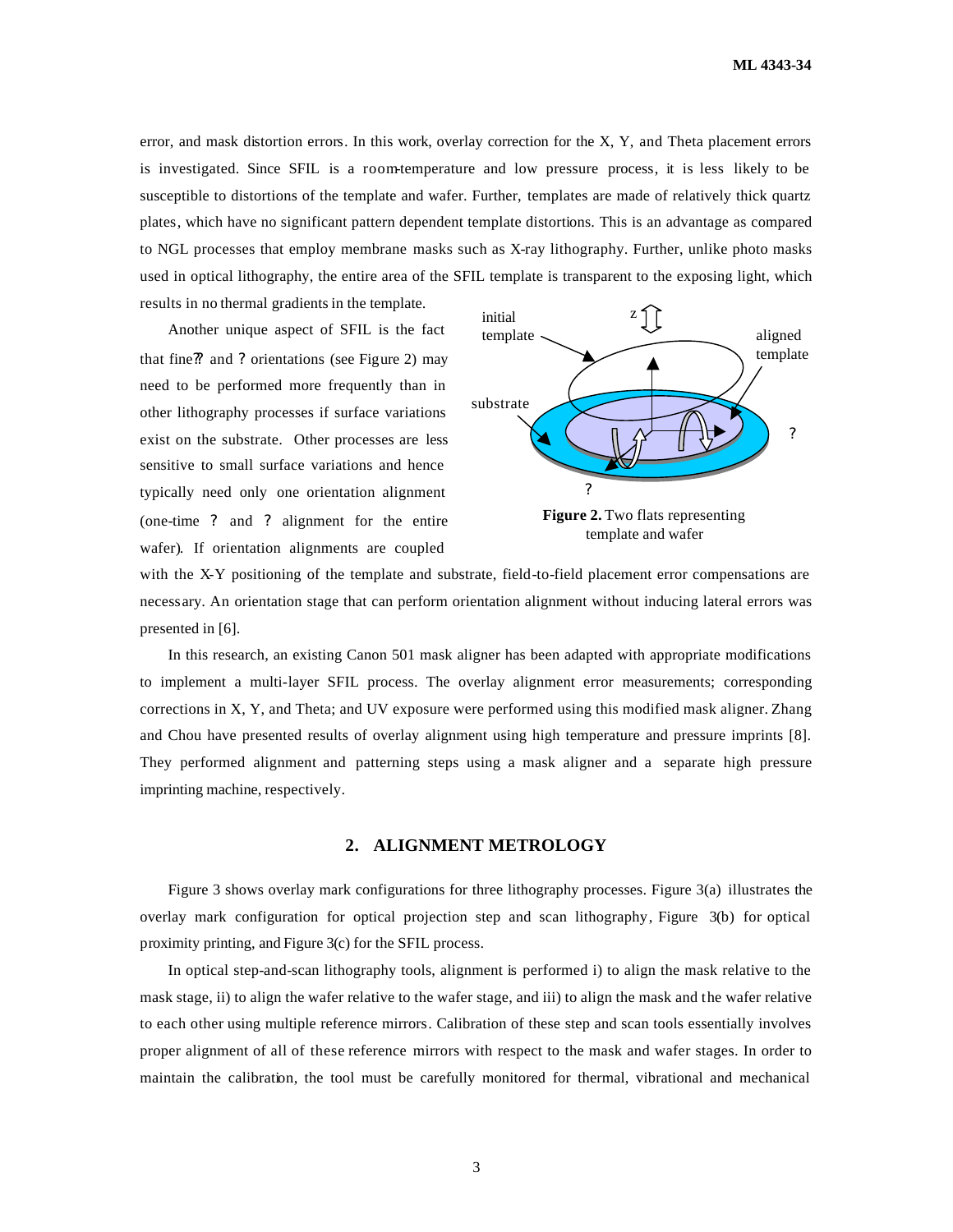

**Figure 3.** Mask (template) and wafer configurations for various lithography processes.

contributions to pattern distortions. The SFIL process has the advantage of not requiring mirror and/or calibration of this sort.

The SFIL process has a thin layer of liquid between the template and substrate. The thin fluid layer prevents the template from directly contacting the substrate and it acts both as lubricant and a damping agent. Therefore, both the overlay measurement and correction can be performed with a small gap  $(\sim 0.2$ ? m) between the template and wafer. This small gap also provides well focused images of the alignment marks and minimal optical error.

The liquid layer between them template and wafer prevents the two surfaces from sticking to each other. The lateral damp ing forces increase as the gap size decreases and as the correction velocity increases. A rough correction (of the order of microns) was done with a large gap  $(\sim 2 \degree n)$  and the final correction was done with a small gap  $(-0.2 \t? m)$ . For the fine resolution correction, the correction velocity was of the order of ? m/s. During the fine alignment motion, the lateral damping force acting on the template is estimated as,

$$
F = ?2(v/h) Atemplate
$$
 (1)

where,  $\hat{z}$  is the viscosity of the UV curable liquid,  $\hat{y}$  is the relative velocity of the template and substrate,  $\hat{h}$ is the gap and  $A_{\text{template}}$  is the template surface area. For  $? = 1$  cp,  $v = 10$  ? m/s,  $A_{\text{template}} = 10$  cm<sup>2</sup> and  $h = 0.2$ ?m,  $F = 5 \times 10^{-5}$  N.

Overlay marks and the overlay error measurements can be readily developed for SFIL by adapting existing techniques. It is expected that the overlay measurement techniques developed and demonstrated for X-ray proximity printing can be adapted to SFIL [9]. When the gap between the template and wafer is small, two layers of overlay patterns, such as box-in-box or cross-in-box, can be simultaneously acquired without difficulty using conventional microscopes.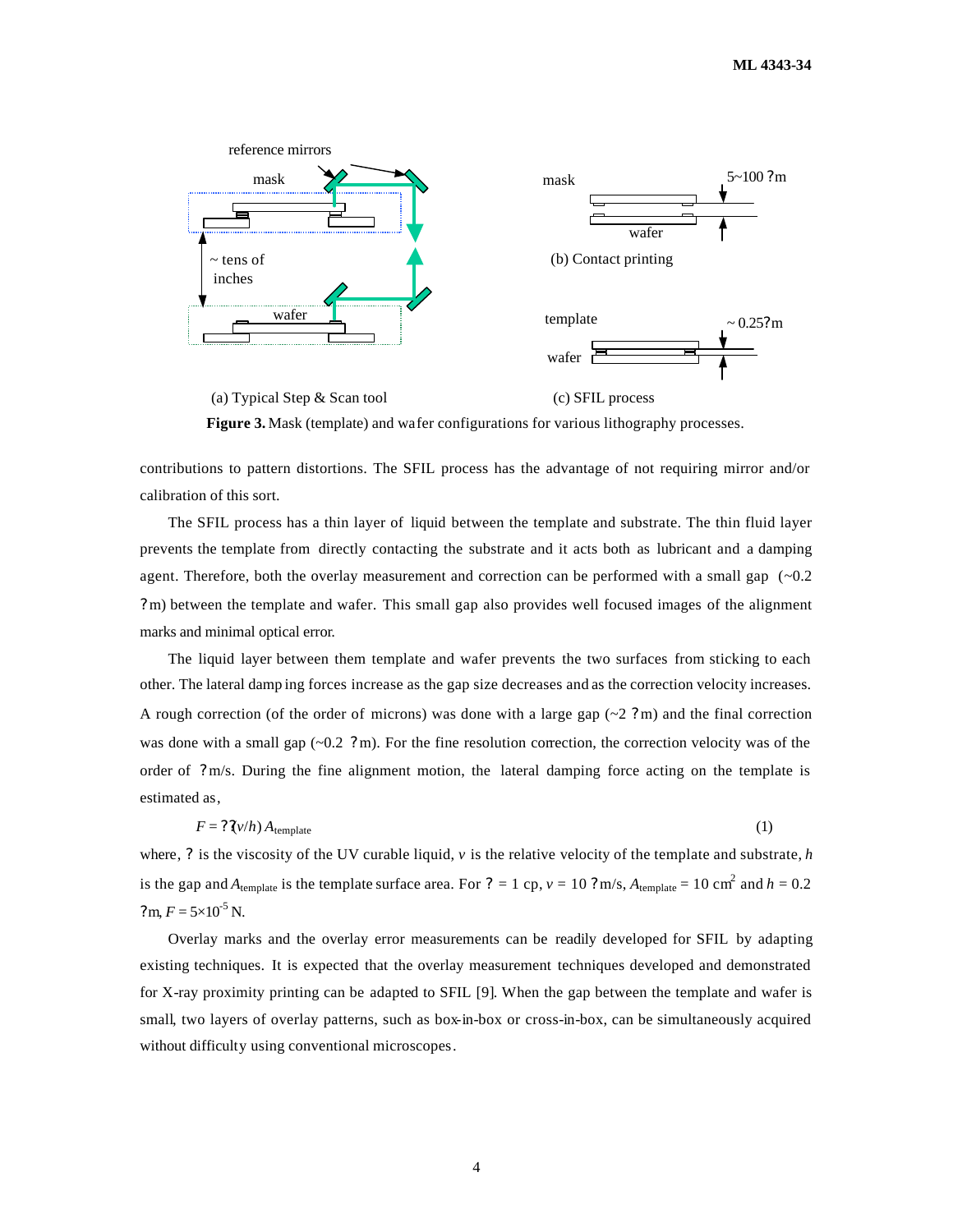## **3. MODIFIED MASK ALIGNER**

An imprint machine with overlay capability has been developed by modifying a Canon PLA501 mask aligner. Modifications to the original machine include (i) the replacement of the mask holder with a template orientation stage, (ii) replacement of the original grooved wafer chuck with a pin-type wafer chuck, and (iii) replacement of the original split-view microscope with a single object lens microscope.

As shown in Figure 1, the template and wafer need to be parallel with a uniform gap to imprint using SFIL. During the overlay error correction step, it is also necessary to ensure that the template and wafer surfaces are parallel in order to allow controlled motion between the two surfaces. Figure 4 shows a two degrees-of-freedom flexure stage that can perform the required orientation alignment. The torsional stiffness of the cross-flexure joints of the template orientation alignment stage was designed so that the template can self-correct its orientation in the case of an initial tilt error. The vertical stiffness is designed to support the imprinting force with a low vertical displacement [10].



**Figure 4.** Flexure based template orientation stage and its assembly to the existing mask holder. Template holder can be modified according to the template size.

The flatness requirement on the substrates for the SFIL process is stringent. The original grooved wafer chuck produced undesirable topography variations on the substrate surface. A pin-type wafer chuck, therefore, replaced the grooved wafer chuck. The pin spacing and geometry were chosen carefully to avoid excessive deflection of the wafer between the pins and gross deflections of the pins themselves. For a given pitch, if the spacing between the pins is made too small, the likelihood of trapping a particle on the pin increases. Such particles are undesirable for SFIL, and therefore an optimal pin spacing was chosen that minimizes wafer deflections and the particle effects.

The template is smaller (1 inch by 1 inch) than a typical optical mask, so it is difficult to find room to include two object lenses above the template. Therefore, the Theta alignment error correction was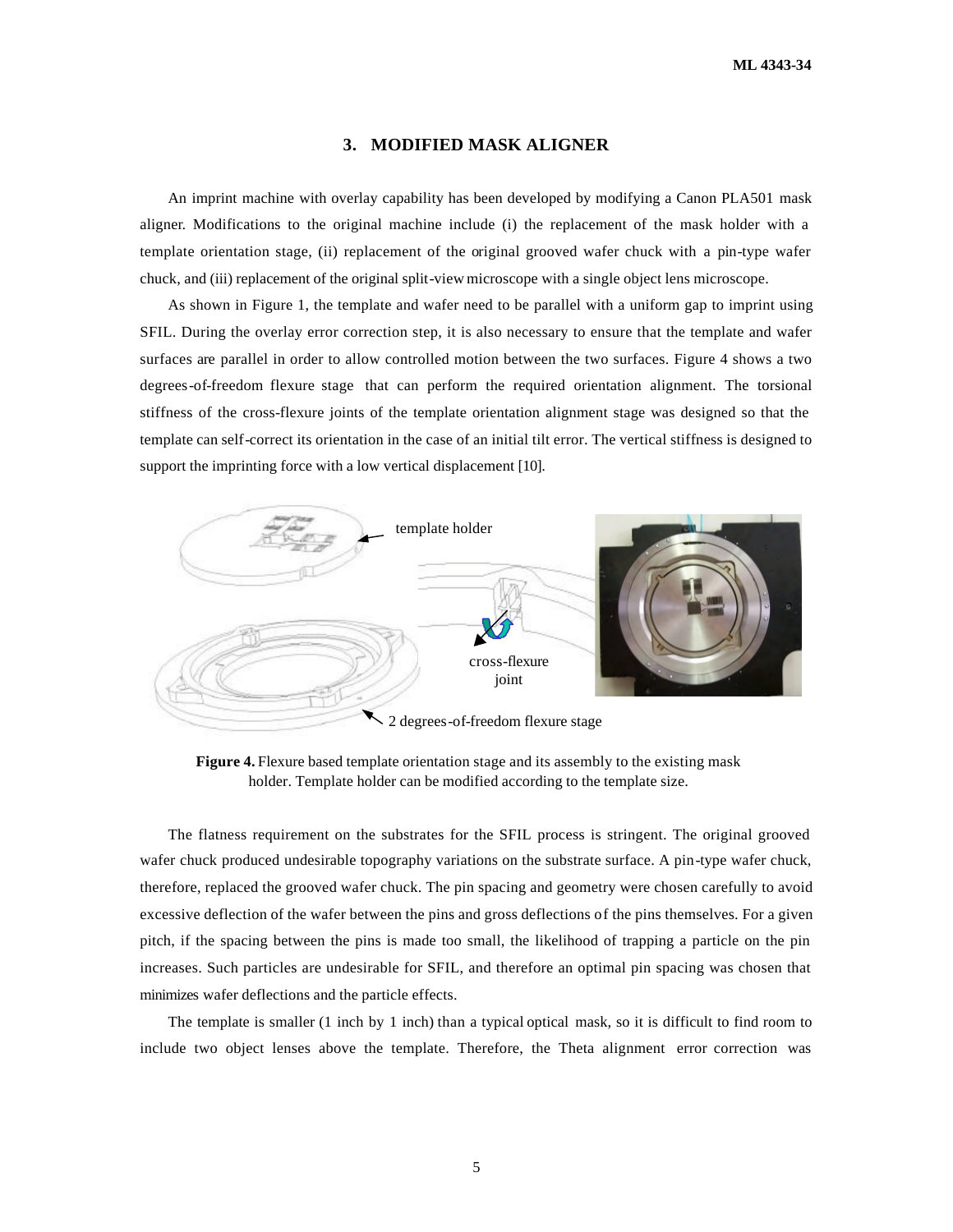performed by consecutive measurement and correction at the two sites of alignment marks using a single object lens that was translated to the two sites.

The wafer handling tool and the X-Y-Theta stage were used without any modification. The overlay error measurement resolution for the Canon 501 mask aligner is better than the minimum step size of the X-Y stage (resolution  $\sim$  0.5 ? m). The overlay alignment resolution is, therefore, expected to be no better than that of the stage.

## **4. RESULTS**

One inch square templates, made from 0.25 inch thick optical flat quartz, were used for the imprinting experiments. The templates were produced by the Reticle Technology Center in Round Rock, Texas using conventional phase-shift reticle technology. The template has four identical sites with multiple overlay marks, as is illustrated in Figure 5(a). The distance between two such sites along an edge of the template is 0.8 inch, and the etched depth of the marks is approximately 250 nm. Using pairs of grating patterns shown in Figure 5(b), varying levels of alignment accuracy can be obtained. The largest line/space pattern is 8/8 ? m and the smallest is 0.5/0.5 ? m. The template contains identical grating patterns oriented along X and Y directions in order to measure alignment errors in Y and X directions respectively. These grating patterns provide a simple way to obtain overlay error measurement resolution of 0.5 ?m.



**Figure 5.** (a) Template with four sites of overlay marks. (b) Grating patterns with various line/space. Gratings are aligned in both X and Y directions.

An estimate of the overlay error can be obtained by identifying the darkest block of grating lines that have equal line and space widths. The overlay error is equal to the line width of the grating pattern in the darkest block. If multiple blocks have the same level of darkness, the block that has the largest lines/spaces specifies the error. While more sophisticated techniques, such as the Moiré fringe method, can significantly improve the overlay measurement resolution, we did not pursue them at this time because our stage is limited to a resolution of about 0.5 ?m.

Overlay alignment was performed through the quartz template using the microscope, which was connected to a CCD camera. Figure 6 shows an optical microscope image of a set of grating patterns on the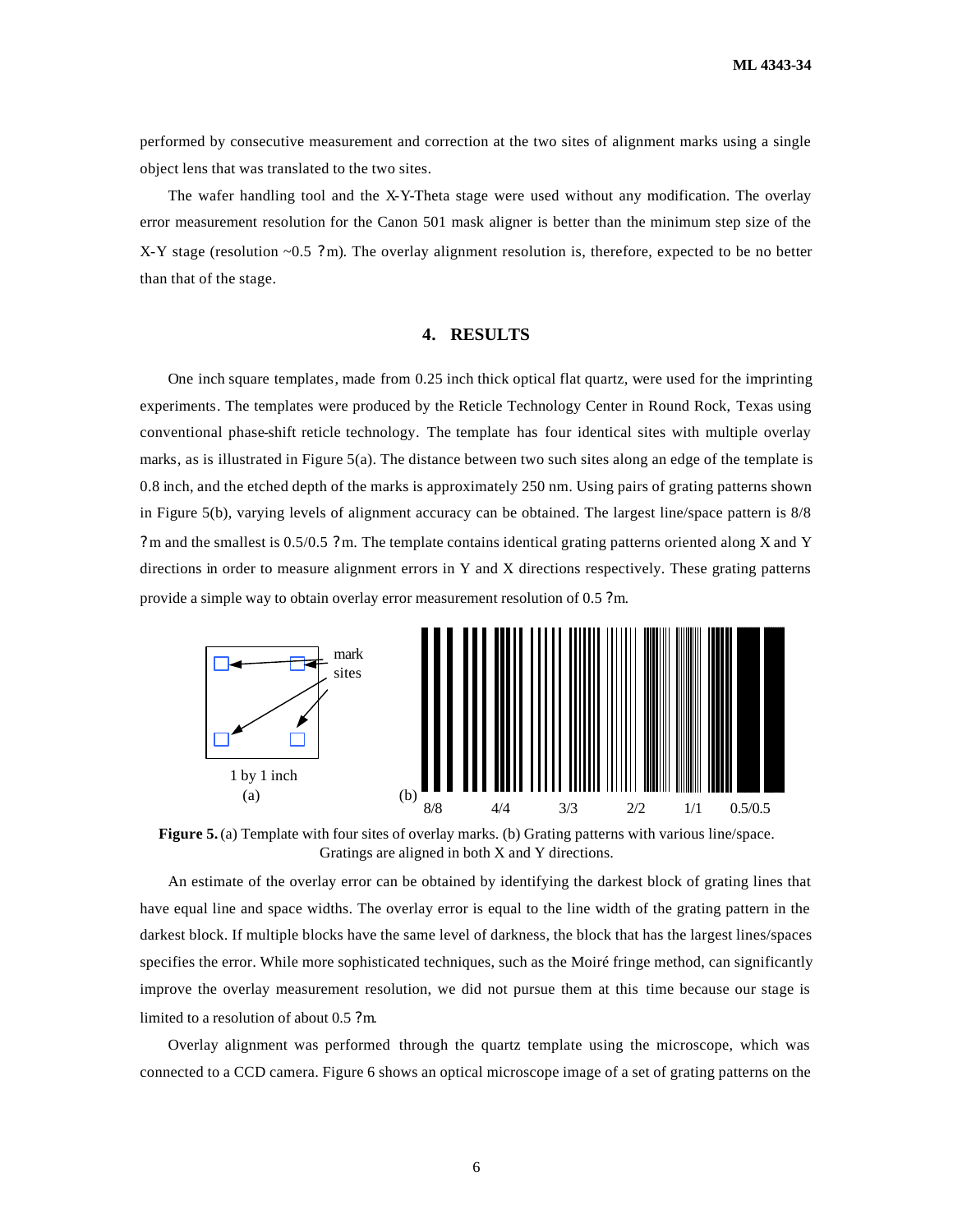

substrate overlaid with a matching set of grating patterns on the template as seen through the template. The image shows that the two sets of gratings are not properly aligned.

An imprint that includes two well-aligned layers is shown in Figure 7. At the resolution limit of the current alignment stage, only the block of  $0.5/0.5$ ? m grating becomes the dark as shown in Figure 7(a). Two overlay mark sites separated by 0.8 inch are used for the Theta error measurement and correction (Figure 5(a)). The image on the left of Figure 7(b) indicates that overlay of alignment accuracy of 0.5? m has been achieved both in X and Y directions at one site. The image on the right in Figure 7(b) shows an overlay alignment accuracy of about 0.75? m in X and Y directions at the second site. While performing experiments with the modified mask aligner, it was found that the need to use a single microscope to measure errors at the two sites made it difficult to achieve an overlay accuracy of 0.5 ? m at both sites.



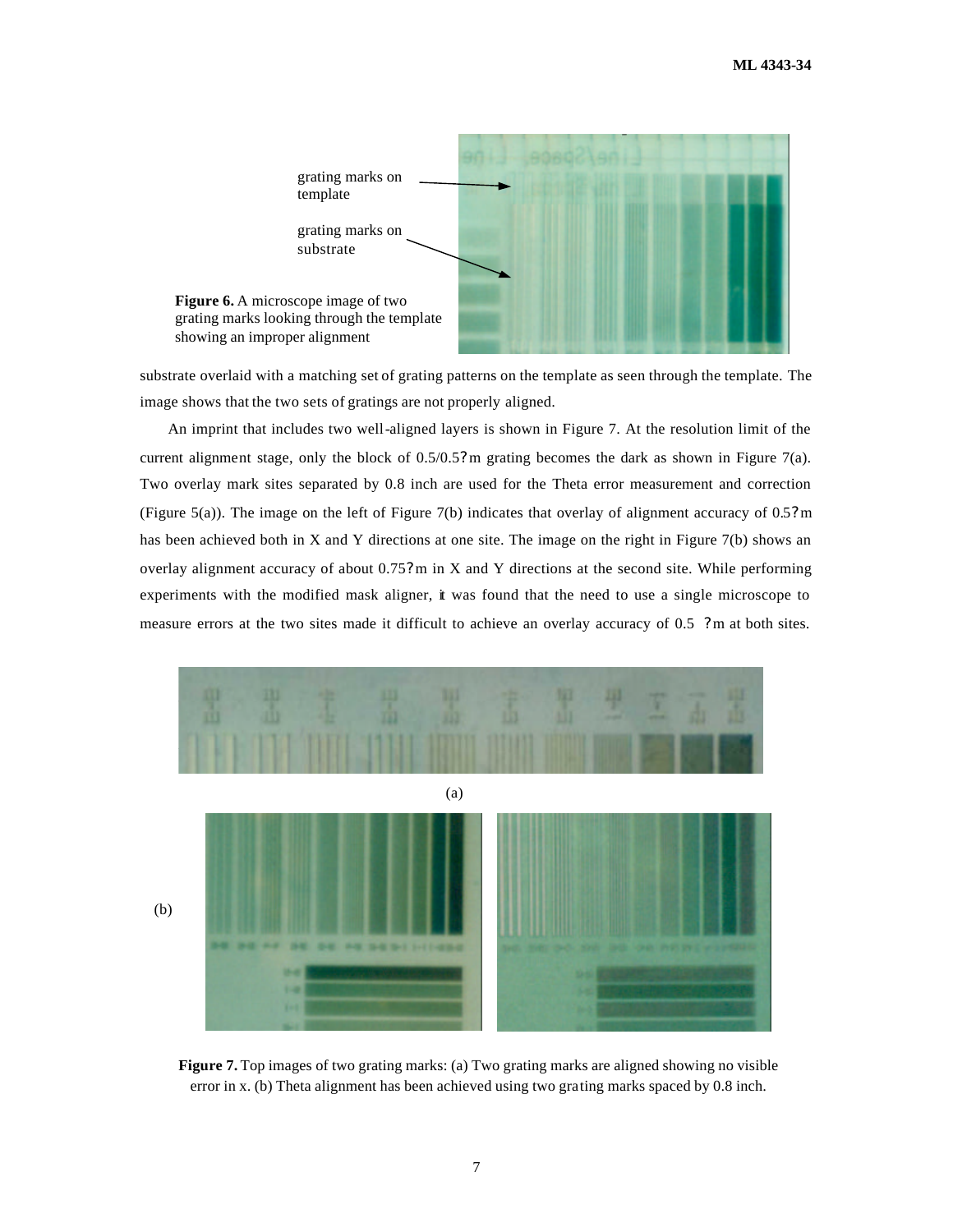Therefore, the Theta alignment accuracy is not at the resolution of the stage. This problem can simply be resolved by using a larger template that can accommodate a split-view microscope to simultaneously view the two overlay sites.

#### **5. CONCLUSIONS**

The low pressure, room temperature nature of SFIL and the use of transparent imprint templates make SFIL particularly suited for layer-to-layer alignment. In this article, we have demonstrated layer-to-layer alignment for Step and Flash Imprint Lithography using a modified mask aligner. Overlay alignment has been performed by superimposing two layers of overlay marks through a 0.25 inch quartz template. The overlay alignment resolution is limited by the resolution of the stage to approximately 0.5 ? m. The presence of a thin layer of a low viscosity photopolymer between the template and substrate makes it possible to directly measure the overlay errors and perform *in situ* corrections.

The objective of this research was to develop a basic approach for performing overlay alignment using Step and Flash Imprint Lithography and to achieve alignment accuracy of about 0.5 ? m, which is the practical limit of the X-Y stage in the mask aligner. By using a nano-resolution stage and adapting existing sophisticated overlay errors measurement techniques, it is believed that the overlay alignment of the SFIL process can be improved significantly beyond what is presented in this article.

## **ACKNOWLEDGEMENTS**

We would like to thank Dr. Franklin Kalk at the Reticle Technology Center for providing us the templates that were used in this research. We gratefully acknowledge the financial support of DARPA (grant no. MDA972-97-1-0010).

#### **REFERENCES**

- 1. Y. Xia and, G.M. Whitesides, "Soft Lithography," *Angew. Chem. Int*. 1998, *37*, 550-575.
- 2. S.Y. Chou. *et al.*, "Nanoimprint lithography," *J. Vac. Sci. Technol*. *B* 1996, *14*(6), 4129-33.
- 3. D. Wang, *et al.,* "Nanometer scale patterning and pattern transfer on amorphous Si, crystalline Si, and SiO2 surface using self-assembled monomlayers," *Appl. Phys. Lett*. 1997, *70* (12).
- 4. M. Colburn, *et al.,* "Step and Flash Imprint Lithography for sub-100nm patterning" SPIE's 25th Intl. Symp. Microlithography: Emerging Lithographic Technologies III. 2000. Santa Clara, CA.
- 5. D.L. White and O.R. Wood, "Novel alignment system for imprint lithography", J. Vac. Sci. Tech. B, 2000. 18 (6).
- 6. B. J. Choi, *et al.*, "Design of Template Alignment Stages for Step & Flash Imprint Lithography", 2000, Accepted in *J. American Society for Precision Engineering.*